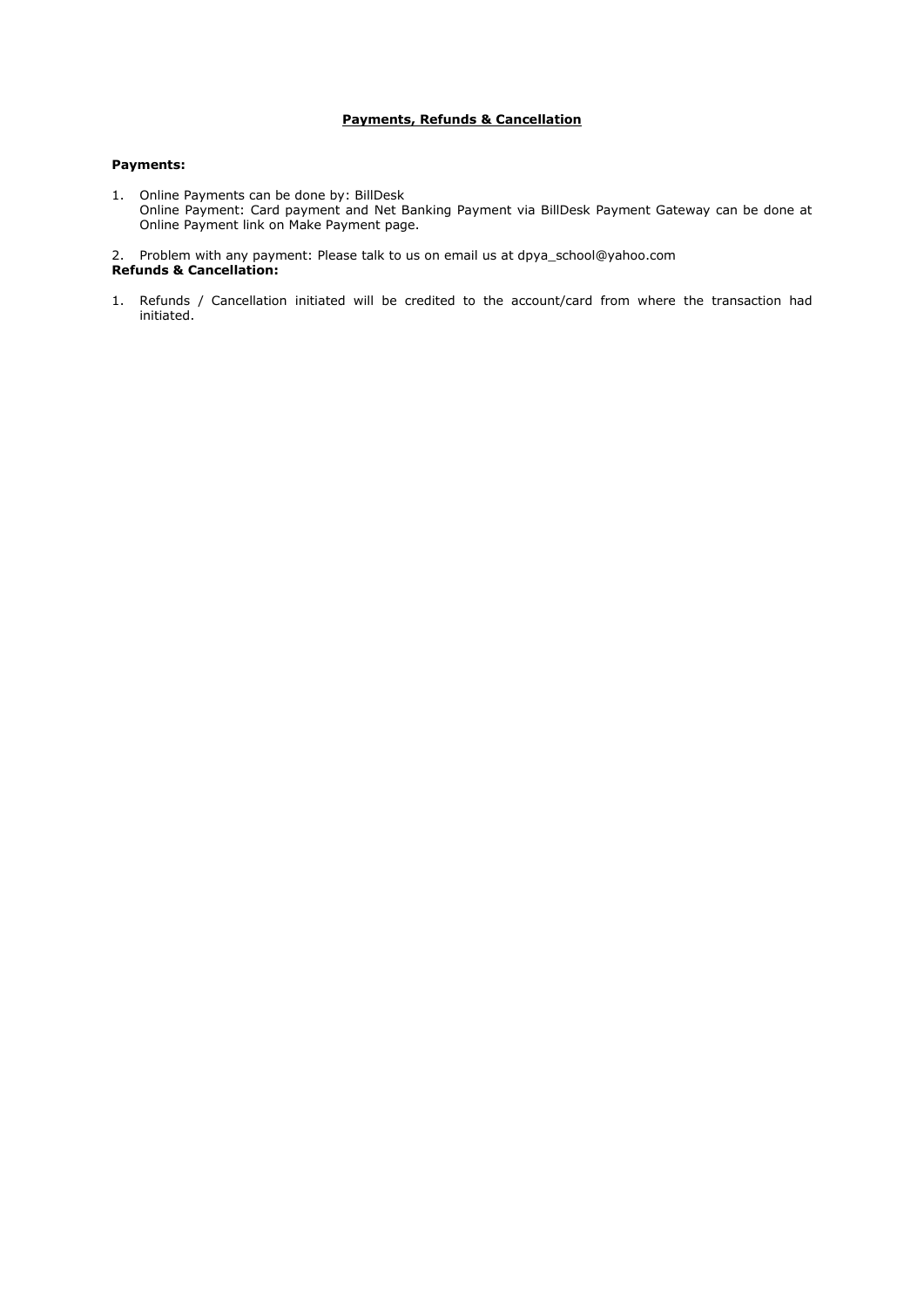# **Terms & Conditions**

To avail the services offered at [https://www.thedpyahighschool.com/](http://www.ylp.co.in/), you must agree to the following terms and conditions:

Please read the term and conditions carefully. While using any current or future services offered by [https://www.thedpyahighschool.com/](http://www.ylp.co.in/) , whether or not included in the [https://www.thedpyahighschool.com/](http://www.bnca.ac.in/). website, you will abide by these Terms & conditions the guidelines and conditions applicable to such service or business.

### **Privacy Policy**

Please review our Privacy Policy, which also governs your visit to [https://www.thedpyahighschool.com/,](http://www.bnca.ac.in/) to fully understand our practices.

# **Electronic Communication**

When you visit [https://www.thedpyahighschool.com/](http://www.bnca.ac.in/) or send e-mails to us, you are communicating with us electronically. By communicating with us, you consent to receive communication from us electronically. We will communicate with you by e-mail or by posting notices on our website. You agree that all agreements, notices, disclosures, and other communications that we provide to you electronically satisfy any legal requirement that such communication be in writing.

#### **Prices**

All prices posted on this website are subject to change without notice. Prices prevailing at commencement of placing the order will apply. Posted prices do not includeconvenience fee. In case there are any additional charges or taxes the same will be mentioned on the website.

#### **Payment**

Online Payments can be done by:

Online Payment: Card payment and Net Banking Payment via BillDesk Payment Gateway can be done at Online Payment link on [Make Payment](http://www.mahahp.org/Make_Payment.aspx) page.

#### **Refund**

Refunds initiated will be credited to the account/card from where the transaction had initiated.

### **License and Website Access**

#### **General:**

[https://www.thedpyahighschool.com/](http://www.bnca.ac.in/) grants you a limited license to access and make personal use of this website and not to download (other than page caching) or modify it, or any portion of it, except with express written consent of [https://www.thedpyahighschool.com/](http://www.bnca.ac.in/)

#### **No license for commercial sale:**

This license does not include any resale or commercial use of this website or its content; any collection and use of any product listing, description, or pricing; copying of account information for the benefit of another merchant; or any use of data mining, or similar data gathering and extraction tools.

#### **No reproduction:**

This website or any portion of this website may not be reproduced, duplicated, copies, sold, visited, or otherwise exploited for any commercial purpose without express written consent of [https://www.thedpyahighschool.com/](http://www.bnca.ac.in/)

#### **No framing:**

You may not frame or utilize framing technologies to enclose any trademark, logo, or other proprietary information (including images, text, page layout, or form) of [https://www.thedpyahighschool.com/](http://www.bnca.ac.in/) without the express written consent.

#### **Metatags:**

You may not use any metatags or any other 'hidden text' utilizing Supreme Enterprises name or trademarks without the express written consent of [https://www.thedpyahighschool.com/.](http://www.bnca.ac.in/) Any unauthorized use terminates the permission or license granted by [https://www.thedpyahighschool.com/](http://www.bnca.ac.in/)

## **Reviews, Comments, Communications, and other content**

#### **Nature of content:**

Visitors to [https://www.thedpyahighschool.com/](http://www.bnca.ac.in/) may post content and other communications; and submit suggestions, ideas, comments, questions or other information, as long as the content is not illegal, obscene, threatening, defamatory, invasive of privacy, infringing of intellectual property rights to otherwise injuries to third party or objectionable and does not consist of or contains software virus, political campaigning, commercial solicitation, mass mailing or any form of spam.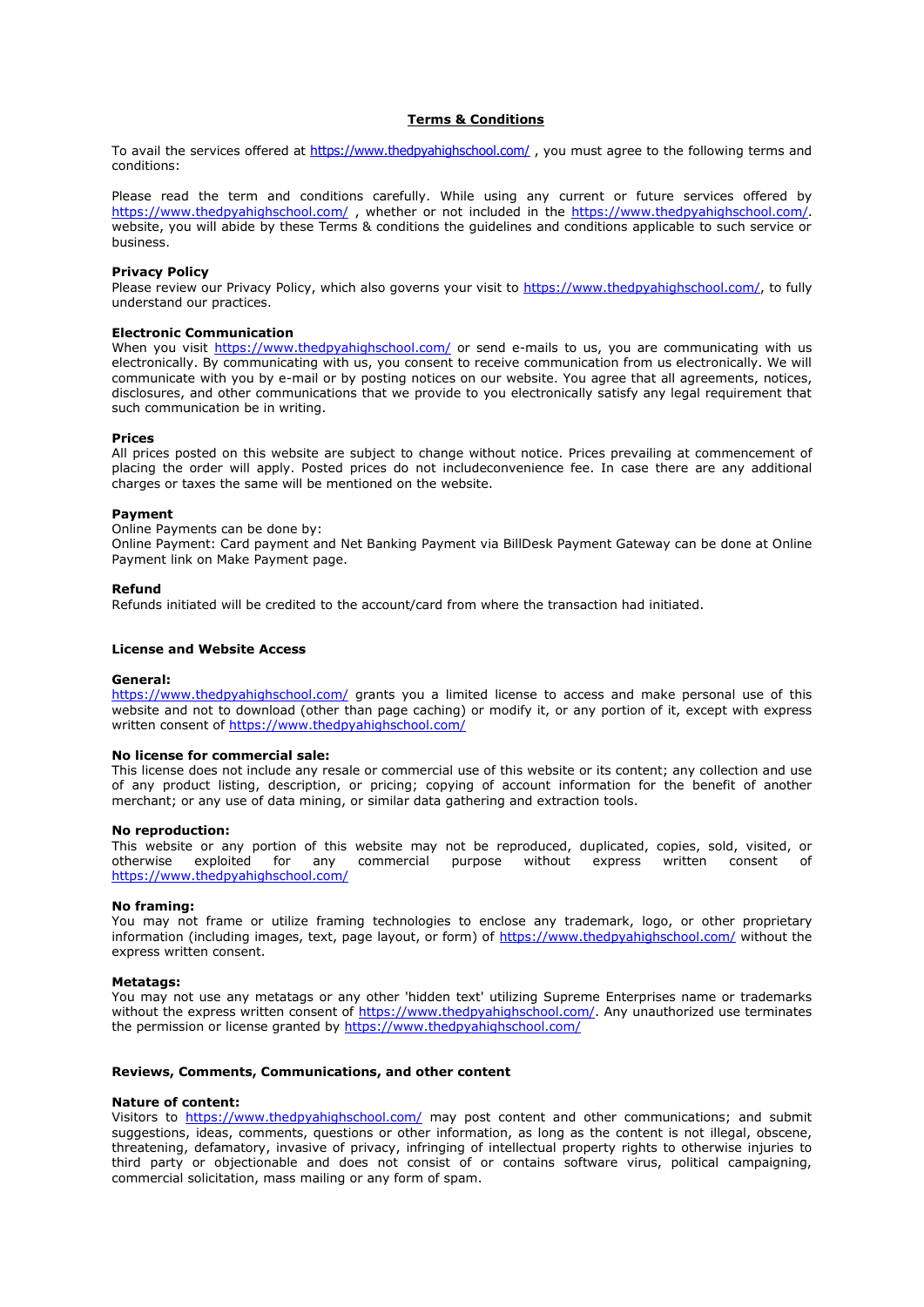## **False information:**

You may not use false email address, impersonate any person or entity, or otherwise mislead as to the origin of a card or other content. [https://www.thedpyahighschool.com/](http://www.bnca.ac.in/) reserves the right (but not the obligation) to remove or edit such content but does not regularly review posted contents.

## **Rights Granted:**

If you do post content or submit material and unless we indicate otherwise, you grant [https://www.thedpyahighschool.com/](http://www.bnca.ac.in/) a non-exclusive, royalty free, perpetual, irrevocable, and fully sublicensed right to use, reproduce, modify, adapt, publish, translate, create derivative work from, distribute, and display such content throughout the world in any media. You grant [https://www.thedpyahighschool.com/](http://www.bnca.ac.in/) the right to use the name that you submit in connection with such content if [https://www.thedpyahighschool.com/](http://www.bnca.ac.in/) chooses.

## **Right Owned:**

You represent and warrant that you own all the rights or otherwise or control all of the rights to the content that you post; that the content is accurate; that the use of the content to supply does not violate this policy and will not cause injury to any person or entity and that you will indemnify [https://www.thedpyahighschool.com/](http://www.bnca.ac.in/) for all claims resulting from the content you supply. [https://www.thedpyahighschool.com/](http://www.bnca.ac.in/) has the right but not the obligation to monitor and edit or remove any activity or content. [https://www.thedpyahighschool.com/](http://www.bnca.ac.in/) takes no responsibility and assumes no liability for any content posted by you or any third party.

# **Site Policies, Modification, and Severability**

Please review our other policies. We reserve the right to make changes to our website, policies, and these Terms and Conditions at any time. If any of these conditions shall be deemed invalid, void, or for any reason unenforceable, that condition shall be deemed severable and will not affect the validity and enforceability of any remaining conditions.

# **Intellectual Property Rights**

## **Copyright Protection:**

All content included on this site, such as text, graphics, logos, button icons, audio clips, digital downloads, data compilations and software, is the property of [https://www.thedpyahighschool.com/](http://www.bnca.ac.in/) and protected by the Indian Copyright law. The compilation of all the content on this site is the exclusive property if [https://www.thedpyahighschool.com/](http://www.mahahp.org/) and protected by Indian Copyright law. All software used in this site is the property of [https://www.thedpyahighschool.com/](http://www.mahahp.org/) and is protected under the Indian Copyright law.

## **Trademarks:**

# **i. Protected Marks:**

[https://www.thedpyahighschool.com/,](http://www.mahahp.org/) and other marks indicated on [https://www.thedpyahighschool.com/](http://www.mahahp.org/) website are registered trademarks of [https://www.thedpyahighschool.com/](http://www.mahahp.org/)

## **ii. Protected Graphics:**

All [https://www.thedpyahighschool.com/](http://www.mahahp.org/) graphics, logos, page headers, button icons, scripts and service names are trademarks or trade dress of [https://www.thedpyahighschool.com/.](http://www.mahahp.org/) [https://www.thedpyahighschool.com/t](http://www.mahahp.org/)rademarks and trade dress may not be used in connections with any product or service that is not of [https://www.thedpyahighschool.com/.](http://www.mahahp.org/)

# **Governing Law and Jurisdiction**

These terms and conditions will be construed only in accordance with the laws of India. In respect of all matters/disputes arising out of, in connection with or in relation to these terms and conditions or any other conditions on this website, only the competent Courts at Mumbai, Mumbai shall have jurisdiction, to the exclusion of all other courts.

# **Disclaimer of warranties and Limitation of Liability**

THIS SITE IS PROVIDED The Dadar Parsee Youth Assembly High School ON AN "AS IS" AND "AS AVAILABLE" BASIS The Dadar Parsee Youth Assembly High School MAKES NO REPRESENTATIONS OR WARRANTIES OF ANY KIND, EXPRESS OR IMPLIED, AS TO THE OPERATION OF THIS SITE OR THE INFORMATION, CONTENT, MATERIALS, OR PRODUCTS INCLUED ON THIS SITE. YOU EXPRESSLY AGREE THAT YOUR USE OF THIS SITE IS AT YOUR SOLE RISK.

TO THE FULL EXTENT PERMISSIBLE BY APPLICABLE LAW, [https://www.thedpyahighschool.com/](http://www.mahahp.org/) DISCLAIMS ALL WARRANTIES, EXPRESS OR IMPLIED, INCLUDING, BUT NOT LIMITED TO, IMPLIED WARRANTIES OF MERCHANTABILITY AND FITNESS FOR A PARTICULAR PURPOSE. [https://www.thedpyahighschool.com/](http://www.mahahp.org/) DOES NOT WARRANT THAT THE SITE, ITS SERVERS, OR EMAIL SENT FROM [https://www.thedpyahighschool.com/](http://www.mahahp.org/) ARE FREE OF VIRUS OR OTHER HARMFUL COMPONENTS. [https://www.thedpyahighschool.com/](http://www.mahahp.org/) WILL NOT BE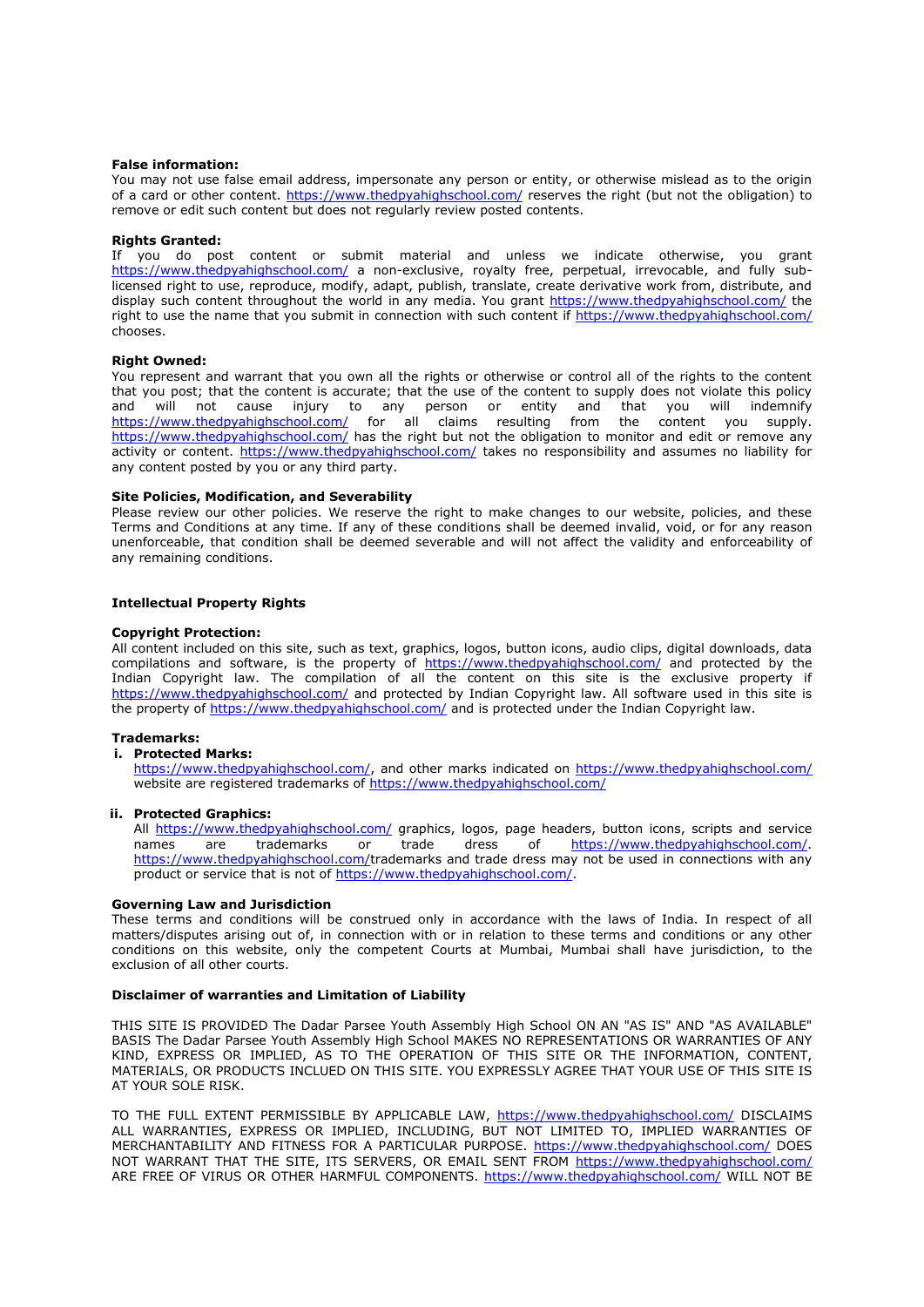LIABLE FOR ANY DAMAGES OF ANY KIND ARISING FROM THE USE OF THIS SITE, INCLUDING, BUT NOT LIMITED TO DIRECT, INDIRECT, INCIDENTAL, PUNITIVE AND CONSEQUENTIAL DAMAGES.